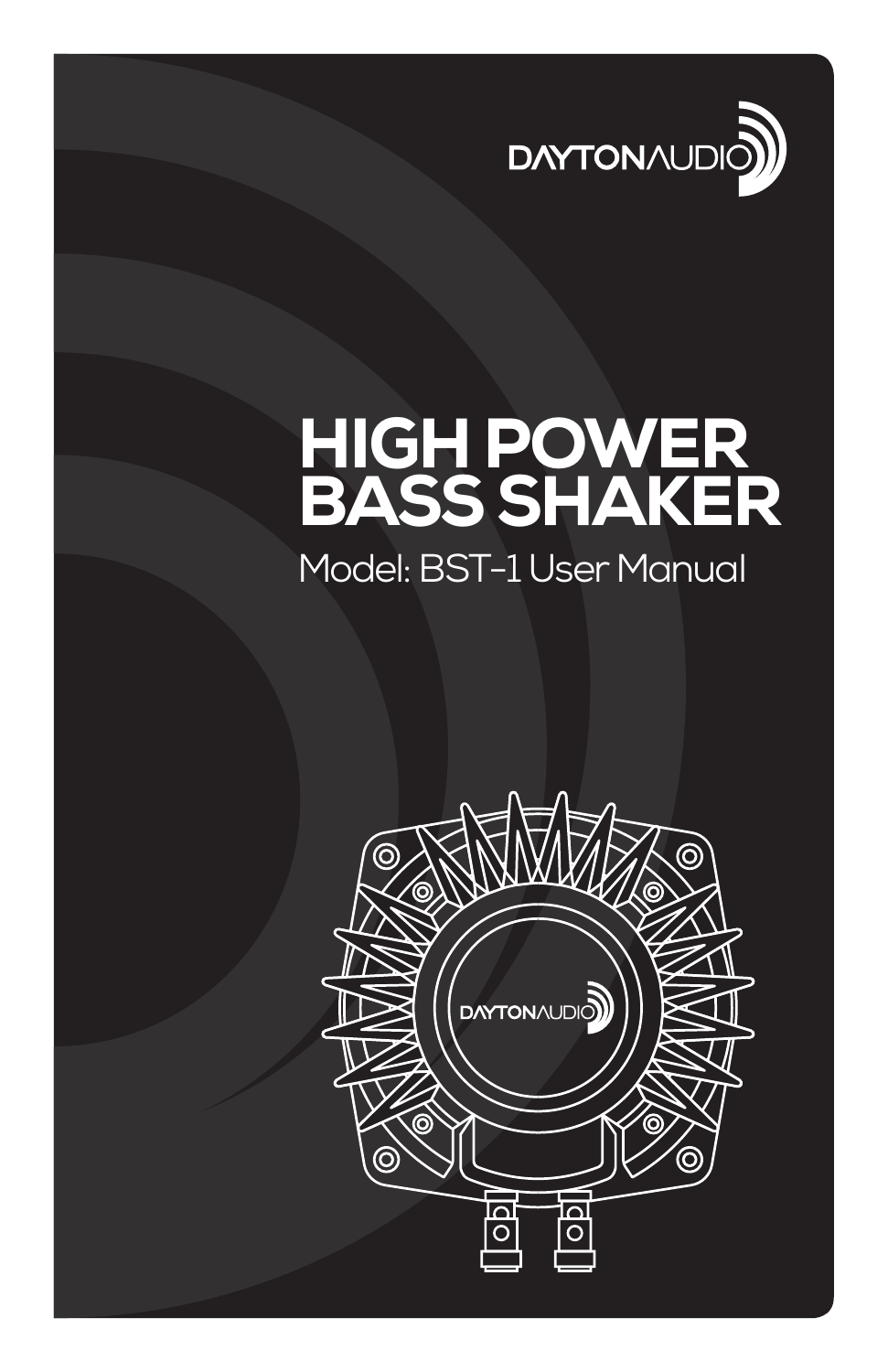*Thank you for purchasing the BST-1 Bass Shaker. The human ear has the ability to hear a wide range of sounds, however, some sound is simply too low to hear and must be felt through the body. Feeling this extremely low frequency sound adds a new dimension to your listening, gaming, and movie experiences. With a BST-1 Bass Shaker you'll feel the thundering weight of a dinosaur's foot slamming against the ground as it approaches. Your favorite action movies will come to life as you feel the cannon blasts and explosions impacting your body! Into gaming? The BST-1 is the perfect addition to your gaming chair or couch! Feel the power and impact of a football tackle – putting you on the field and in the game! Read the following instructions, paying close attention to wiring diagrams and cautions.*

## **CONNECTING A SINGLE BASS SHAKER**



The impedance of the BST-1 Bass Shaker is **4 ohms**. When used in a single unit configuration it must be hooked up to an amplifier that is either stereo or bridged mono, the same way you would connect a subwoofer. **Please consult the amplifier** manual for details regarding the impedance rating of your amplifier.

# **CONNECTING MULTIPLE BASS SHAKERS**



Two or Four Bass Shakers can be used in situations where more bass energy is desired or in larger applications. Connecting two in Series configuration will raise the impedance to 8 ohms, connecting two in Parallel will lower the impedance to 2 ohms, and wiring four Bass Shakers in Series-Parallel will keep the overall impedance to 4 ohms. Again, always consult your amplifier's owners manual to verify it has the power capability that achieves the wattage and various impedances. **WARNING: Do NOT exceed 50 watts RMS per Bass Shaker multiplied by the number of Shakers (example: 50 x 4 = 200 Watts RMS)**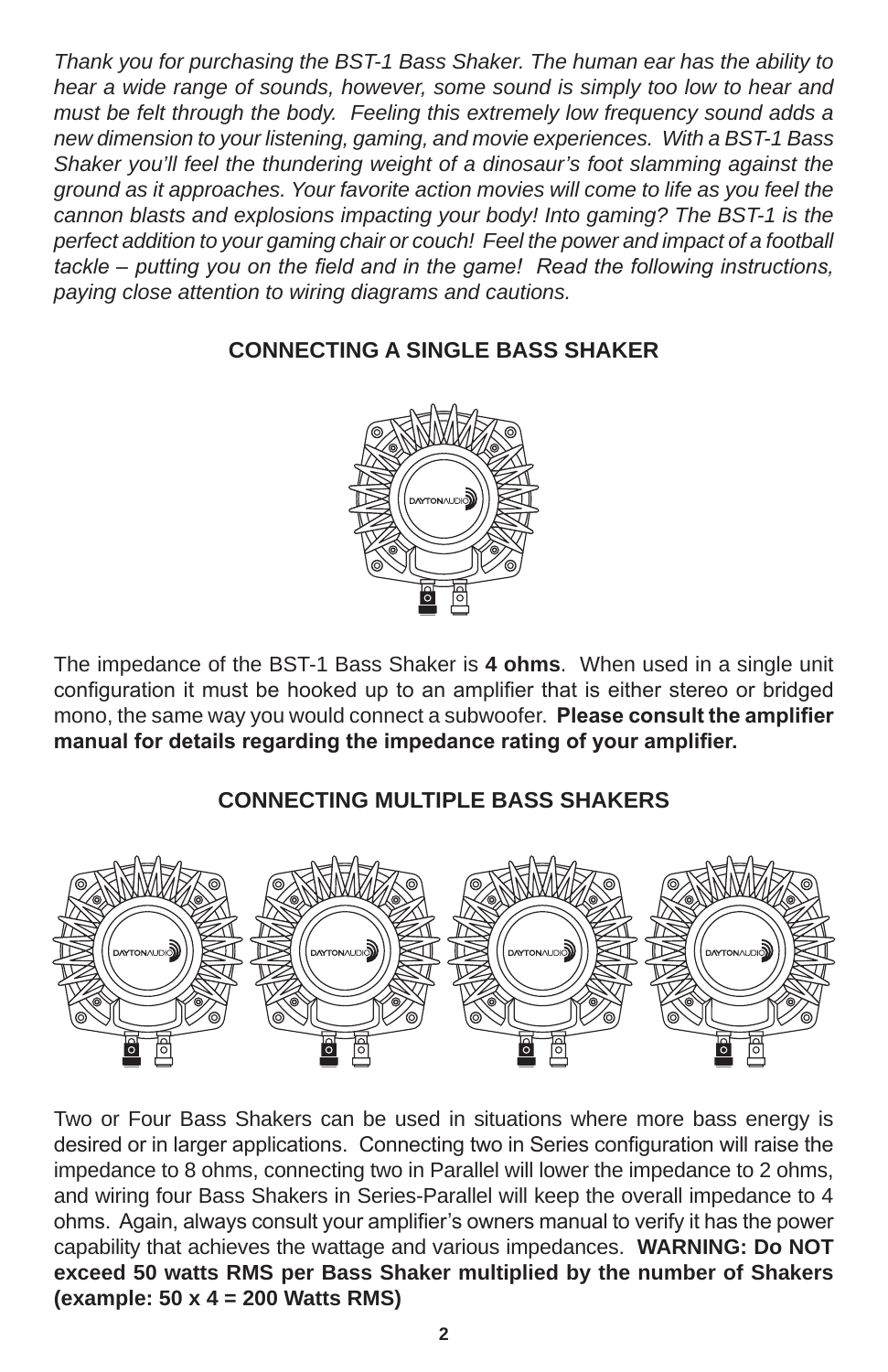#### **INSTALLATION NOTES**



**HOME** – Mounting the Bass Shaker to chairs or couches that are not fixed to the floor will provide the greatest effects. The energy of the Bass Shaker will impact the user's body rather than travel through the furniture and disperse the energy into the floor. Isolating the furniture from the floor is highly recommended by using pads or rubber feet. Find a solid mounting area for your Bass Shaker(s) underneath and/or on the rear of the furniture's construction. Use four wood screws or stingers to mount the Bass Shaker to the structure. Should no solid mount exist it is recommended that one be constructed using hardwood or plywood. Try to avoid fabric or padding coming into contact with the Bass Shaker. It is important the Bass Shaker come in full contact with a solid flat surface. Recommended wire gauge is 14-16 Gauge **Speaker Wire.** 

**AUTO –** Mounting the Bass Shaker under the seats is highly recommended rather than on the seat itself. Move (or remove) your seat forward as far as possible, and identify the spot under the seat that vibrates the most by knocking on the flooring using a rubber mallet or soft hammer. Again, ensuring the Bass Shaker comes into full contact with the floor surface is critical to the performance of the Bass Shaker. Wiring in advance of the installation is recommended. Ensure your wire is without kinks or bends and that no bare wire is touching metal. Use four steel screws or stingers to mount the Bass Shaker to the floor of your vehicle. Recommended wire gauge is 14-16 Gauge Speaker Wire.

**WARNING:** Always check under carpeted locations and recheck the mounting area so as to not cut or drill into any existing electrical wiring, airbag sensors, hydraulics, brakes, gas, or fuel lines.

### **ADDITIONAL NOTES AND SUGGESTIONS:**

- Add a Low Pass 4 Ohm Crossover at a suggested 80Hz to reduce the possibility of high frequency sounds
- Recommended Amplifiers: Dayton Audio SA70 for single Bass Shakers, Dayton Audio SPA250 for 2 – 4 Bass Shaker installations. For larger installations we recommend the Dayton Audio SPA1000 or SA1000.